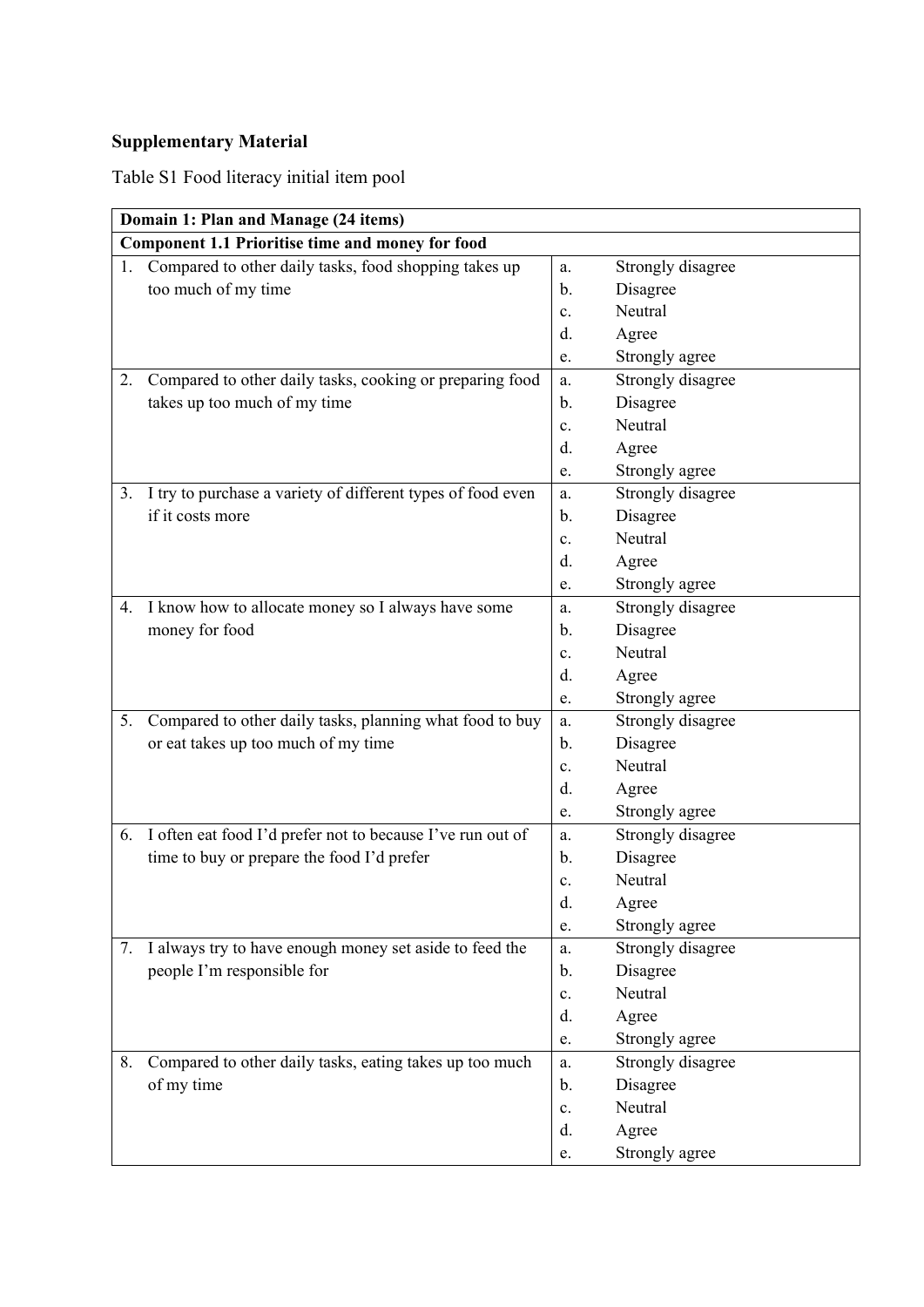| through some source, irrespective of changes in circumstances or environment<br>1. I often plan meals ahead<br>Strongly disagree<br>a.<br>Disagree<br>$b$ .<br>Neutral<br>c.<br>Agree<br>d.<br>Strongly agree<br>e.<br>I always plan what to buy when I shop for food<br>Strongly disagree<br>2.<br>a.<br>Disagree<br>b.<br>Neutral<br>$\mathbf{c}$ .<br>d.<br>Agree<br>Strongly agree<br>e.<br>I am able to adapt my plans for what to eat even if my<br>Strongly disagree<br>3.<br>a.<br>Disagree<br>living circumstances change<br>$\mathbf{b}$ .<br>Neutral<br>c.<br>d.<br>Agree<br>Strongly agree<br>e.<br>When I go out, I think about whether I should take food<br>Strongly disagree<br>4.<br>a.<br>with me<br>Disagree<br>b.<br>Neutral<br>c.<br>d.<br>Agree<br>Strongly agree<br>e.<br>I often prepare meals in advance to be eaten outside the<br>Strongly disagree<br>5.<br>a.<br>Disagree<br>home<br>b.<br>Neutral<br>c.<br>d.<br>Agree<br>Strongly agree<br>e.<br>6. I often shop with specific meals in mind<br>Strongly disagree<br>a.<br>Disagree<br>b.<br>Neutral<br>c.<br>d.<br>Agree<br>Strongly agree<br>e.<br>7. I am able to adapt my plans for what to eat, even if<br>Strongly disagree<br>a.<br>something unexpected happens in the short term<br>Disagree<br>b.<br>Neutral<br>c.<br>d.<br>Agree<br>Strongly agree<br>e.<br>Component 1.3 Make feasible food decisions which balance food needs (e.g. nutrition, taste, hunger)<br>with available resources (time, money, skills, equipment)<br>1. I know how much money I spend on food in an average<br>Strongly disagree<br>a.<br>Disagree<br>week<br>b.<br>Neutral<br>c.<br>d.<br>Agree<br>Strongly agree<br>e.<br>I often compare prices before I buy food<br>Strongly disagree<br>2.<br>a.<br>Disagree<br>b.<br>Neutral<br>c. |  | Component 1.2 Plan food intake (formally and informally) so that food can be regularly accessed |  |  |  |  |
|---------------------------------------------------------------------------------------------------------------------------------------------------------------------------------------------------------------------------------------------------------------------------------------------------------------------------------------------------------------------------------------------------------------------------------------------------------------------------------------------------------------------------------------------------------------------------------------------------------------------------------------------------------------------------------------------------------------------------------------------------------------------------------------------------------------------------------------------------------------------------------------------------------------------------------------------------------------------------------------------------------------------------------------------------------------------------------------------------------------------------------------------------------------------------------------------------------------------------------------------------------------------------------------------------------------------------------------------------------------------------------------------------------------------------------------------------------------------------------------------------------------------------------------------------------------------------------------------------------------------------------------------------------------------------------------------------------------------------------------------------------------------------------------------------------------|--|-------------------------------------------------------------------------------------------------|--|--|--|--|
|                                                                                                                                                                                                                                                                                                                                                                                                                                                                                                                                                                                                                                                                                                                                                                                                                                                                                                                                                                                                                                                                                                                                                                                                                                                                                                                                                                                                                                                                                                                                                                                                                                                                                                                                                                                                               |  |                                                                                                 |  |  |  |  |
|                                                                                                                                                                                                                                                                                                                                                                                                                                                                                                                                                                                                                                                                                                                                                                                                                                                                                                                                                                                                                                                                                                                                                                                                                                                                                                                                                                                                                                                                                                                                                                                                                                                                                                                                                                                                               |  |                                                                                                 |  |  |  |  |
|                                                                                                                                                                                                                                                                                                                                                                                                                                                                                                                                                                                                                                                                                                                                                                                                                                                                                                                                                                                                                                                                                                                                                                                                                                                                                                                                                                                                                                                                                                                                                                                                                                                                                                                                                                                                               |  |                                                                                                 |  |  |  |  |
|                                                                                                                                                                                                                                                                                                                                                                                                                                                                                                                                                                                                                                                                                                                                                                                                                                                                                                                                                                                                                                                                                                                                                                                                                                                                                                                                                                                                                                                                                                                                                                                                                                                                                                                                                                                                               |  |                                                                                                 |  |  |  |  |
|                                                                                                                                                                                                                                                                                                                                                                                                                                                                                                                                                                                                                                                                                                                                                                                                                                                                                                                                                                                                                                                                                                                                                                                                                                                                                                                                                                                                                                                                                                                                                                                                                                                                                                                                                                                                               |  |                                                                                                 |  |  |  |  |
|                                                                                                                                                                                                                                                                                                                                                                                                                                                                                                                                                                                                                                                                                                                                                                                                                                                                                                                                                                                                                                                                                                                                                                                                                                                                                                                                                                                                                                                                                                                                                                                                                                                                                                                                                                                                               |  |                                                                                                 |  |  |  |  |
|                                                                                                                                                                                                                                                                                                                                                                                                                                                                                                                                                                                                                                                                                                                                                                                                                                                                                                                                                                                                                                                                                                                                                                                                                                                                                                                                                                                                                                                                                                                                                                                                                                                                                                                                                                                                               |  |                                                                                                 |  |  |  |  |
|                                                                                                                                                                                                                                                                                                                                                                                                                                                                                                                                                                                                                                                                                                                                                                                                                                                                                                                                                                                                                                                                                                                                                                                                                                                                                                                                                                                                                                                                                                                                                                                                                                                                                                                                                                                                               |  |                                                                                                 |  |  |  |  |
|                                                                                                                                                                                                                                                                                                                                                                                                                                                                                                                                                                                                                                                                                                                                                                                                                                                                                                                                                                                                                                                                                                                                                                                                                                                                                                                                                                                                                                                                                                                                                                                                                                                                                                                                                                                                               |  |                                                                                                 |  |  |  |  |
|                                                                                                                                                                                                                                                                                                                                                                                                                                                                                                                                                                                                                                                                                                                                                                                                                                                                                                                                                                                                                                                                                                                                                                                                                                                                                                                                                                                                                                                                                                                                                                                                                                                                                                                                                                                                               |  |                                                                                                 |  |  |  |  |
|                                                                                                                                                                                                                                                                                                                                                                                                                                                                                                                                                                                                                                                                                                                                                                                                                                                                                                                                                                                                                                                                                                                                                                                                                                                                                                                                                                                                                                                                                                                                                                                                                                                                                                                                                                                                               |  |                                                                                                 |  |  |  |  |
|                                                                                                                                                                                                                                                                                                                                                                                                                                                                                                                                                                                                                                                                                                                                                                                                                                                                                                                                                                                                                                                                                                                                                                                                                                                                                                                                                                                                                                                                                                                                                                                                                                                                                                                                                                                                               |  |                                                                                                 |  |  |  |  |
|                                                                                                                                                                                                                                                                                                                                                                                                                                                                                                                                                                                                                                                                                                                                                                                                                                                                                                                                                                                                                                                                                                                                                                                                                                                                                                                                                                                                                                                                                                                                                                                                                                                                                                                                                                                                               |  |                                                                                                 |  |  |  |  |
|                                                                                                                                                                                                                                                                                                                                                                                                                                                                                                                                                                                                                                                                                                                                                                                                                                                                                                                                                                                                                                                                                                                                                                                                                                                                                                                                                                                                                                                                                                                                                                                                                                                                                                                                                                                                               |  |                                                                                                 |  |  |  |  |
|                                                                                                                                                                                                                                                                                                                                                                                                                                                                                                                                                                                                                                                                                                                                                                                                                                                                                                                                                                                                                                                                                                                                                                                                                                                                                                                                                                                                                                                                                                                                                                                                                                                                                                                                                                                                               |  |                                                                                                 |  |  |  |  |
|                                                                                                                                                                                                                                                                                                                                                                                                                                                                                                                                                                                                                                                                                                                                                                                                                                                                                                                                                                                                                                                                                                                                                                                                                                                                                                                                                                                                                                                                                                                                                                                                                                                                                                                                                                                                               |  |                                                                                                 |  |  |  |  |
|                                                                                                                                                                                                                                                                                                                                                                                                                                                                                                                                                                                                                                                                                                                                                                                                                                                                                                                                                                                                                                                                                                                                                                                                                                                                                                                                                                                                                                                                                                                                                                                                                                                                                                                                                                                                               |  |                                                                                                 |  |  |  |  |
|                                                                                                                                                                                                                                                                                                                                                                                                                                                                                                                                                                                                                                                                                                                                                                                                                                                                                                                                                                                                                                                                                                                                                                                                                                                                                                                                                                                                                                                                                                                                                                                                                                                                                                                                                                                                               |  |                                                                                                 |  |  |  |  |
|                                                                                                                                                                                                                                                                                                                                                                                                                                                                                                                                                                                                                                                                                                                                                                                                                                                                                                                                                                                                                                                                                                                                                                                                                                                                                                                                                                                                                                                                                                                                                                                                                                                                                                                                                                                                               |  |                                                                                                 |  |  |  |  |
|                                                                                                                                                                                                                                                                                                                                                                                                                                                                                                                                                                                                                                                                                                                                                                                                                                                                                                                                                                                                                                                                                                                                                                                                                                                                                                                                                                                                                                                                                                                                                                                                                                                                                                                                                                                                               |  |                                                                                                 |  |  |  |  |
|                                                                                                                                                                                                                                                                                                                                                                                                                                                                                                                                                                                                                                                                                                                                                                                                                                                                                                                                                                                                                                                                                                                                                                                                                                                                                                                                                                                                                                                                                                                                                                                                                                                                                                                                                                                                               |  |                                                                                                 |  |  |  |  |
|                                                                                                                                                                                                                                                                                                                                                                                                                                                                                                                                                                                                                                                                                                                                                                                                                                                                                                                                                                                                                                                                                                                                                                                                                                                                                                                                                                                                                                                                                                                                                                                                                                                                                                                                                                                                               |  |                                                                                                 |  |  |  |  |
|                                                                                                                                                                                                                                                                                                                                                                                                                                                                                                                                                                                                                                                                                                                                                                                                                                                                                                                                                                                                                                                                                                                                                                                                                                                                                                                                                                                                                                                                                                                                                                                                                                                                                                                                                                                                               |  |                                                                                                 |  |  |  |  |
|                                                                                                                                                                                                                                                                                                                                                                                                                                                                                                                                                                                                                                                                                                                                                                                                                                                                                                                                                                                                                                                                                                                                                                                                                                                                                                                                                                                                                                                                                                                                                                                                                                                                                                                                                                                                               |  |                                                                                                 |  |  |  |  |
|                                                                                                                                                                                                                                                                                                                                                                                                                                                                                                                                                                                                                                                                                                                                                                                                                                                                                                                                                                                                                                                                                                                                                                                                                                                                                                                                                                                                                                                                                                                                                                                                                                                                                                                                                                                                               |  |                                                                                                 |  |  |  |  |
|                                                                                                                                                                                                                                                                                                                                                                                                                                                                                                                                                                                                                                                                                                                                                                                                                                                                                                                                                                                                                                                                                                                                                                                                                                                                                                                                                                                                                                                                                                                                                                                                                                                                                                                                                                                                               |  |                                                                                                 |  |  |  |  |
|                                                                                                                                                                                                                                                                                                                                                                                                                                                                                                                                                                                                                                                                                                                                                                                                                                                                                                                                                                                                                                                                                                                                                                                                                                                                                                                                                                                                                                                                                                                                                                                                                                                                                                                                                                                                               |  |                                                                                                 |  |  |  |  |
|                                                                                                                                                                                                                                                                                                                                                                                                                                                                                                                                                                                                                                                                                                                                                                                                                                                                                                                                                                                                                                                                                                                                                                                                                                                                                                                                                                                                                                                                                                                                                                                                                                                                                                                                                                                                               |  |                                                                                                 |  |  |  |  |
|                                                                                                                                                                                                                                                                                                                                                                                                                                                                                                                                                                                                                                                                                                                                                                                                                                                                                                                                                                                                                                                                                                                                                                                                                                                                                                                                                                                                                                                                                                                                                                                                                                                                                                                                                                                                               |  |                                                                                                 |  |  |  |  |
|                                                                                                                                                                                                                                                                                                                                                                                                                                                                                                                                                                                                                                                                                                                                                                                                                                                                                                                                                                                                                                                                                                                                                                                                                                                                                                                                                                                                                                                                                                                                                                                                                                                                                                                                                                                                               |  |                                                                                                 |  |  |  |  |
|                                                                                                                                                                                                                                                                                                                                                                                                                                                                                                                                                                                                                                                                                                                                                                                                                                                                                                                                                                                                                                                                                                                                                                                                                                                                                                                                                                                                                                                                                                                                                                                                                                                                                                                                                                                                               |  |                                                                                                 |  |  |  |  |
|                                                                                                                                                                                                                                                                                                                                                                                                                                                                                                                                                                                                                                                                                                                                                                                                                                                                                                                                                                                                                                                                                                                                                                                                                                                                                                                                                                                                                                                                                                                                                                                                                                                                                                                                                                                                               |  |                                                                                                 |  |  |  |  |
|                                                                                                                                                                                                                                                                                                                                                                                                                                                                                                                                                                                                                                                                                                                                                                                                                                                                                                                                                                                                                                                                                                                                                                                                                                                                                                                                                                                                                                                                                                                                                                                                                                                                                                                                                                                                               |  |                                                                                                 |  |  |  |  |
|                                                                                                                                                                                                                                                                                                                                                                                                                                                                                                                                                                                                                                                                                                                                                                                                                                                                                                                                                                                                                                                                                                                                                                                                                                                                                                                                                                                                                                                                                                                                                                                                                                                                                                                                                                                                               |  |                                                                                                 |  |  |  |  |
|                                                                                                                                                                                                                                                                                                                                                                                                                                                                                                                                                                                                                                                                                                                                                                                                                                                                                                                                                                                                                                                                                                                                                                                                                                                                                                                                                                                                                                                                                                                                                                                                                                                                                                                                                                                                               |  |                                                                                                 |  |  |  |  |
|                                                                                                                                                                                                                                                                                                                                                                                                                                                                                                                                                                                                                                                                                                                                                                                                                                                                                                                                                                                                                                                                                                                                                                                                                                                                                                                                                                                                                                                                                                                                                                                                                                                                                                                                                                                                               |  |                                                                                                 |  |  |  |  |
|                                                                                                                                                                                                                                                                                                                                                                                                                                                                                                                                                                                                                                                                                                                                                                                                                                                                                                                                                                                                                                                                                                                                                                                                                                                                                                                                                                                                                                                                                                                                                                                                                                                                                                                                                                                                               |  |                                                                                                 |  |  |  |  |
|                                                                                                                                                                                                                                                                                                                                                                                                                                                                                                                                                                                                                                                                                                                                                                                                                                                                                                                                                                                                                                                                                                                                                                                                                                                                                                                                                                                                                                                                                                                                                                                                                                                                                                                                                                                                               |  |                                                                                                 |  |  |  |  |
|                                                                                                                                                                                                                                                                                                                                                                                                                                                                                                                                                                                                                                                                                                                                                                                                                                                                                                                                                                                                                                                                                                                                                                                                                                                                                                                                                                                                                                                                                                                                                                                                                                                                                                                                                                                                               |  |                                                                                                 |  |  |  |  |
|                                                                                                                                                                                                                                                                                                                                                                                                                                                                                                                                                                                                                                                                                                                                                                                                                                                                                                                                                                                                                                                                                                                                                                                                                                                                                                                                                                                                                                                                                                                                                                                                                                                                                                                                                                                                               |  |                                                                                                 |  |  |  |  |
|                                                                                                                                                                                                                                                                                                                                                                                                                                                                                                                                                                                                                                                                                                                                                                                                                                                                                                                                                                                                                                                                                                                                                                                                                                                                                                                                                                                                                                                                                                                                                                                                                                                                                                                                                                                                               |  |                                                                                                 |  |  |  |  |
|                                                                                                                                                                                                                                                                                                                                                                                                                                                                                                                                                                                                                                                                                                                                                                                                                                                                                                                                                                                                                                                                                                                                                                                                                                                                                                                                                                                                                                                                                                                                                                                                                                                                                                                                                                                                               |  |                                                                                                 |  |  |  |  |
|                                                                                                                                                                                                                                                                                                                                                                                                                                                                                                                                                                                                                                                                                                                                                                                                                                                                                                                                                                                                                                                                                                                                                                                                                                                                                                                                                                                                                                                                                                                                                                                                                                                                                                                                                                                                               |  |                                                                                                 |  |  |  |  |
|                                                                                                                                                                                                                                                                                                                                                                                                                                                                                                                                                                                                                                                                                                                                                                                                                                                                                                                                                                                                                                                                                                                                                                                                                                                                                                                                                                                                                                                                                                                                                                                                                                                                                                                                                                                                               |  |                                                                                                 |  |  |  |  |
|                                                                                                                                                                                                                                                                                                                                                                                                                                                                                                                                                                                                                                                                                                                                                                                                                                                                                                                                                                                                                                                                                                                                                                                                                                                                                                                                                                                                                                                                                                                                                                                                                                                                                                                                                                                                               |  |                                                                                                 |  |  |  |  |
|                                                                                                                                                                                                                                                                                                                                                                                                                                                                                                                                                                                                                                                                                                                                                                                                                                                                                                                                                                                                                                                                                                                                                                                                                                                                                                                                                                                                                                                                                                                                                                                                                                                                                                                                                                                                               |  |                                                                                                 |  |  |  |  |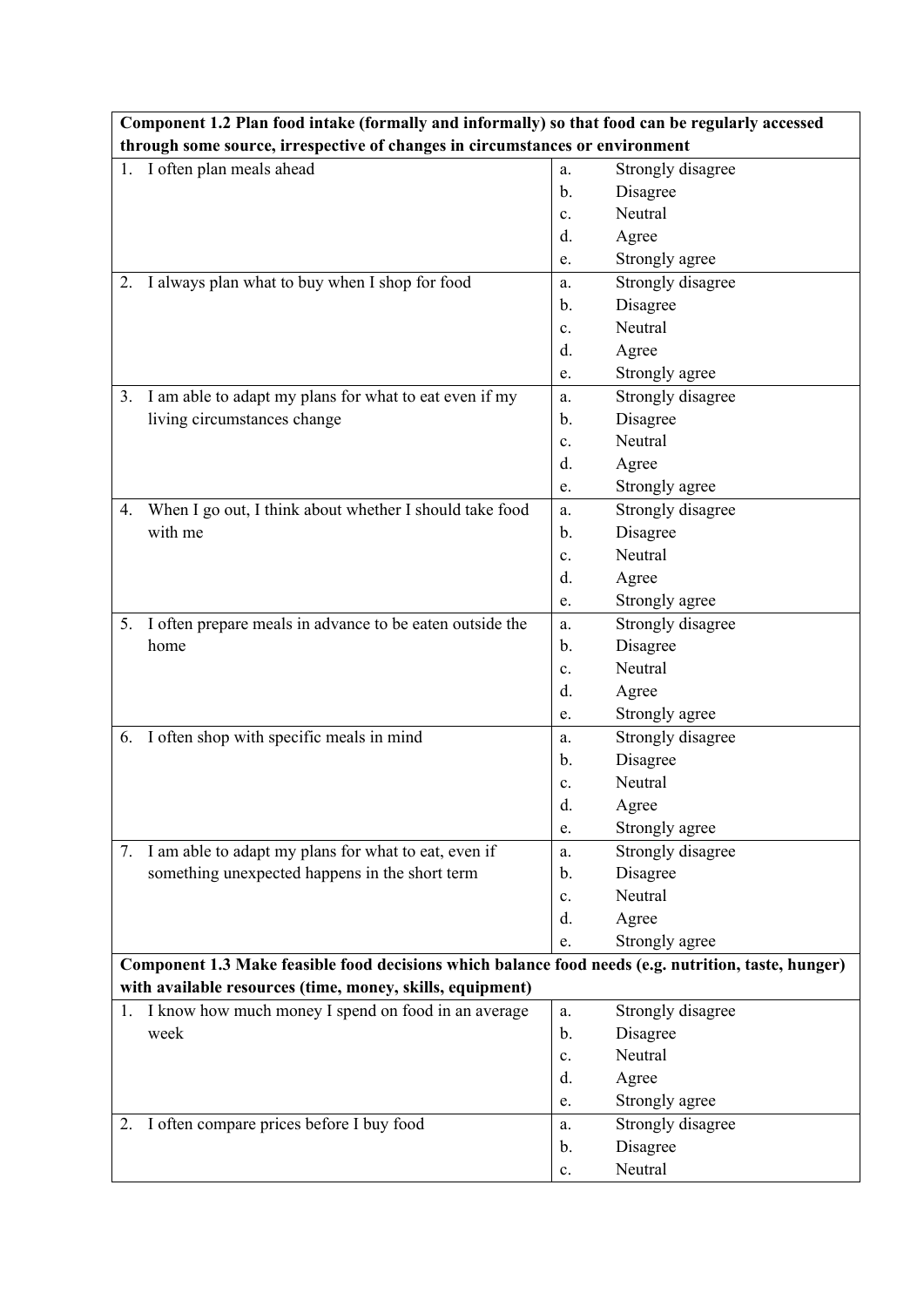|    |                                                                                                          | d.             | Agree             |
|----|----------------------------------------------------------------------------------------------------------|----------------|-------------------|
|    |                                                                                                          | e.             | Strongly agree    |
| 3. | I try to get the best food for the best price                                                            | a.             | Strongly disagree |
|    |                                                                                                          | b.             | Disagree          |
|    |                                                                                                          | c.             | Neutral           |
|    |                                                                                                          | d.             | Agree             |
|    |                                                                                                          | e.             | Strongly agree    |
| 4. | When food shopping, I compare prices between similar                                                     | a.             | Strongly disagree |
|    | products in order to get the best value                                                                  | b.             | Disagree          |
|    |                                                                                                          | c.             | Neutral           |
|    |                                                                                                          | d.             | Agree             |
|    |                                                                                                          | e.             | Strongly agree    |
| 5. | When food shopping, I plan to take advantage of                                                          | a.             | Strongly disagree |
|    | promotions                                                                                               | b.             | Disagree          |
|    |                                                                                                          | $\mathbf{c}$ . | Neutral           |
|    |                                                                                                          | d.             | Agree             |
|    |                                                                                                          | e.             | Strongly agree    |
| 6. | I often plan how much food to buy before I go shopping                                                   | a.             | Strongly disagree |
|    |                                                                                                          | b.             | Disagree          |
|    |                                                                                                          | c.             | Neutral           |
|    |                                                                                                          | d.             | Agree             |
|    |                                                                                                          | e.             | Strongly agree    |
| 7. | Even if I don't have my normal amount of time, I can                                                     | a.             | Strongly disagree |
|    | still eat the food I prefer                                                                              | b.             | Disagree          |
|    |                                                                                                          | c.             | Neutral           |
|    |                                                                                                          | d.             | Agree             |
|    |                                                                                                          | e.             | Strongly agree    |
| 8. | Even if I don't have my normal equipment, I can still eat                                                | a.             | Strongly disagree |
|    | the food I prefer                                                                                        | b.             | Disagree          |
|    |                                                                                                          | c.             | Neutral           |
|    |                                                                                                          | d.             | Agree             |
|    |                                                                                                          | e.             | Strongly agree    |
|    | 9. I use the time, money, skills and kitchen equipment I                                                 | a.             | Strongly disagree |
|    | have to eat the food I prefer                                                                            | b.             | Disagree          |
|    |                                                                                                          | c.             | Neutral           |
|    |                                                                                                          | d.             | Agree             |
|    |                                                                                                          | e.             | Strongly agree    |
|    | Domain 2: Select (26 items)                                                                              |                |                   |
|    | Component 2.1 Access food through multiple sources and know the advantages and disadvantages<br>of these |                |                   |
|    | 1. I try to purchase a variety of different types of food                                                | a.             | Strongly disagree |
|    |                                                                                                          | b.             | Disagree          |
|    |                                                                                                          | $\mathbf{c}$ . | Neutral           |
|    |                                                                                                          | d.             | Agree             |
|    |                                                                                                          | e.             | Strongly agree    |
|    | 2. I consider the environmental impact of the foods I eat                                                | a.             | Strongly disagree |
|    |                                                                                                          | b.             | Disagree          |
|    |                                                                                                          |                |                   |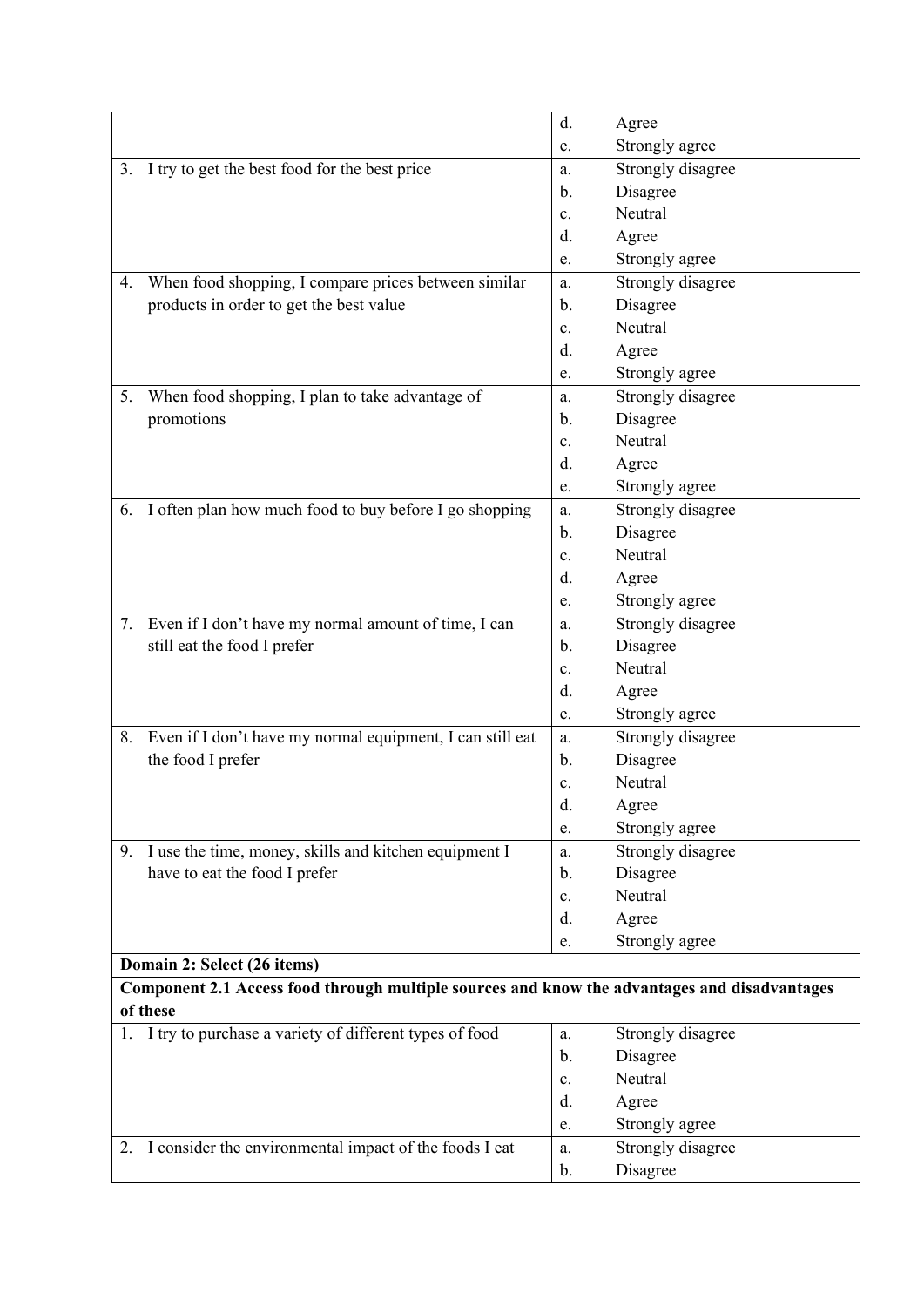|                                                                          |                                                            | c.             | Neutral           |
|--------------------------------------------------------------------------|------------------------------------------------------------|----------------|-------------------|
|                                                                          |                                                            | d.             | Agree             |
|                                                                          |                                                            | e.             | Strongly agree    |
|                                                                          | 3. I consider the ethical impact of the foods I eat        | a.             | Strongly disagree |
|                                                                          |                                                            | b.             | Disagree          |
|                                                                          |                                                            | $\mathbf{c}$ . | Neutral           |
|                                                                          |                                                            | d.             | Agree             |
|                                                                          |                                                            | e.             | Strongly agree    |
| 4.                                                                       | When I'm eating out, it's of great value to me that I can  | a.             | Strongly disagree |
| find the food I prefer                                                   |                                                            | b.             | Disagree          |
|                                                                          |                                                            | $\mathbf{c}$ . | Neutral           |
|                                                                          |                                                            | d.             | Agree             |
|                                                                          |                                                            | e.             | Strongly agree    |
|                                                                          | 5. I find the foods I prefer to eat                        | a.             | Strongly disagree |
|                                                                          |                                                            | b.             | Disagree          |
|                                                                          |                                                            | $\mathbf{c}$ . | Neutral           |
|                                                                          |                                                            | d.             | Agree             |
|                                                                          |                                                            | e.             | Strongly agree    |
| 6.                                                                       | When I'm in a new place, I find the foods I prefer to eat  | a.             | Strongly disagree |
|                                                                          |                                                            | b.             | Disagree          |
|                                                                          |                                                            | $\mathbf{c}$ . | Neutral           |
|                                                                          |                                                            | d.             | Agree             |
|                                                                          |                                                            | e.             | Strongly agree    |
|                                                                          | 7. I find the foods that align with my values              | a.             | Strongly disagree |
|                                                                          |                                                            | b.             | Disagree          |
|                                                                          |                                                            | $\mathbf{c}$ . | Neutral           |
|                                                                          |                                                            | d.             | Agree             |
|                                                                          |                                                            | e.             | Strongly agree    |
| 8.                                                                       | I find the foods I can afford                              | a.             | Strongly disagree |
|                                                                          |                                                            | b.             | Disagree          |
|                                                                          |                                                            | c.             | Neutral           |
|                                                                          |                                                            | d.             | Agree             |
|                                                                          |                                                            | e.             | Strongly agree    |
| 9.                                                                       | When I'm in a new place, I find the foods that align with  | a.             | Strongly disagree |
| my values                                                                |                                                            | b.             | Disagree          |
|                                                                          |                                                            | c.             | Neutral           |
|                                                                          |                                                            | d.             | Agree             |
|                                                                          |                                                            | e.             | Strongly agree    |
| Component 2.2 Determine what is in a food product and where it came from |                                                            |                |                   |
|                                                                          | 1. I know where to look for information on what's in fresh | a.             | Strongly disagree |
| foods                                                                    |                                                            | $\mathbf b$ .  | Disagree          |
|                                                                          |                                                            | $\mathbf{c}$ . | Neutral           |
|                                                                          |                                                            | d.             | Agree             |
|                                                                          |                                                            | e.             | Strongly agree    |
| 2.                                                                       | The ingredients in packaged food products is important     | a.             | Strongly disagree |
|                                                                          | to me when deciding what foods to buy                      | b.             | Disagree          |
|                                                                          |                                                            | c.             | Neutral           |
|                                                                          |                                                            |                |                   |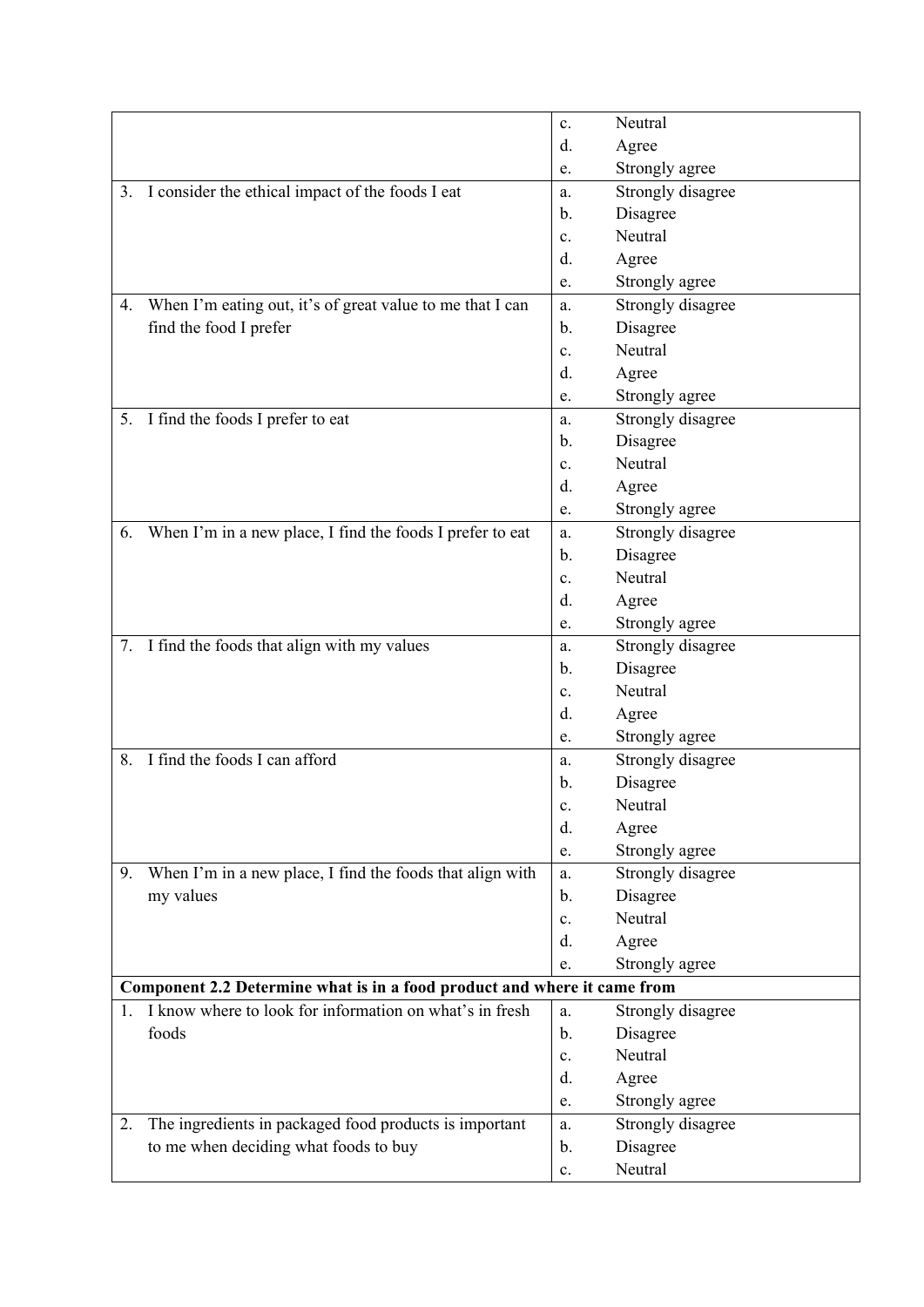|                                                                 | d.             | Agree             |
|-----------------------------------------------------------------|----------------|-------------------|
|                                                                 | e.             | Strongly agree    |
| I try to buy fresh food that is currently in season in my<br>3. | a.             | Strongly disagree |
| country                                                         | b.             | Disagree          |
|                                                                 | c.             | Neutral           |
|                                                                 | d.             | Agree             |
|                                                                 | e.             | Strongly agree    |
| When eating out, I can make a judgement on what's in<br>4.      | a.             | Strongly disagree |
| the food I've selected                                          | b.             | Disagree          |
|                                                                 | c.             | Neutral           |
|                                                                 | d.             | Agree             |
|                                                                 | e.             | Strongly agree    |
| I know where to look for information on what's in<br>5.         | a.             | Strongly disagree |
| packaged foods                                                  | $\mathbf{b}$ . | Disagree          |
|                                                                 | c.             | Neutral           |
|                                                                 | d.             | Agree             |
|                                                                 | e.             | Strongly agree    |
| It's easy to know what country different foods come from<br>6.  | a.             | Strongly disagree |
|                                                                 | $\mathbf{b}$ . | Disagree          |
|                                                                 | c.             | Neutral           |
|                                                                 | d.             | Agree             |
|                                                                 | e.             | Strongly agree    |
| I compare the kilojoules, fat, sugar or salt content on<br>7.   | a.             | Strongly disagree |
| food products to guide what I buy                               | b.             | Disagree          |
|                                                                 | $\mathbf{c}$ . | Neutral           |
|                                                                 | d.             | Agree             |
|                                                                 | e.             | Strongly agree    |
| I know what's in food that I buy if I'm food shopping<br>8.     | a.             | Strongly disagree |
|                                                                 | b.             | Disagree          |
|                                                                 | c.             | Neutral           |
|                                                                 | d.             | Agree             |
|                                                                 | e.             | Strongly agree    |
| The social, environmental, economic impact of different<br>9.   | a.             | Strongly disagree |
| foods influences what food I buy                                | b.             | Disagree          |
|                                                                 | c.             | Neutral           |
|                                                                 | d.             | Agree             |
|                                                                 | e.             | Strongly agree    |
| 10. I know what's in food I could buy if I'm eating out*        | a.             | Strongly disagree |
|                                                                 | b.             | Disagree          |
|                                                                 | $\mathbf{c}$ . | Neutral           |
|                                                                 | d.             | Agree             |
|                                                                 | e.             | Strongly agree    |
| Component 2.3 Judge the quality of food                         |                |                   |
| 1. I can predict what fresh foods will be like before I buy it  | a.             | Strongly disagree |
|                                                                 | b.             | Disagree          |
|                                                                 | c.             | Neutral           |
|                                                                 | d.             | Agree             |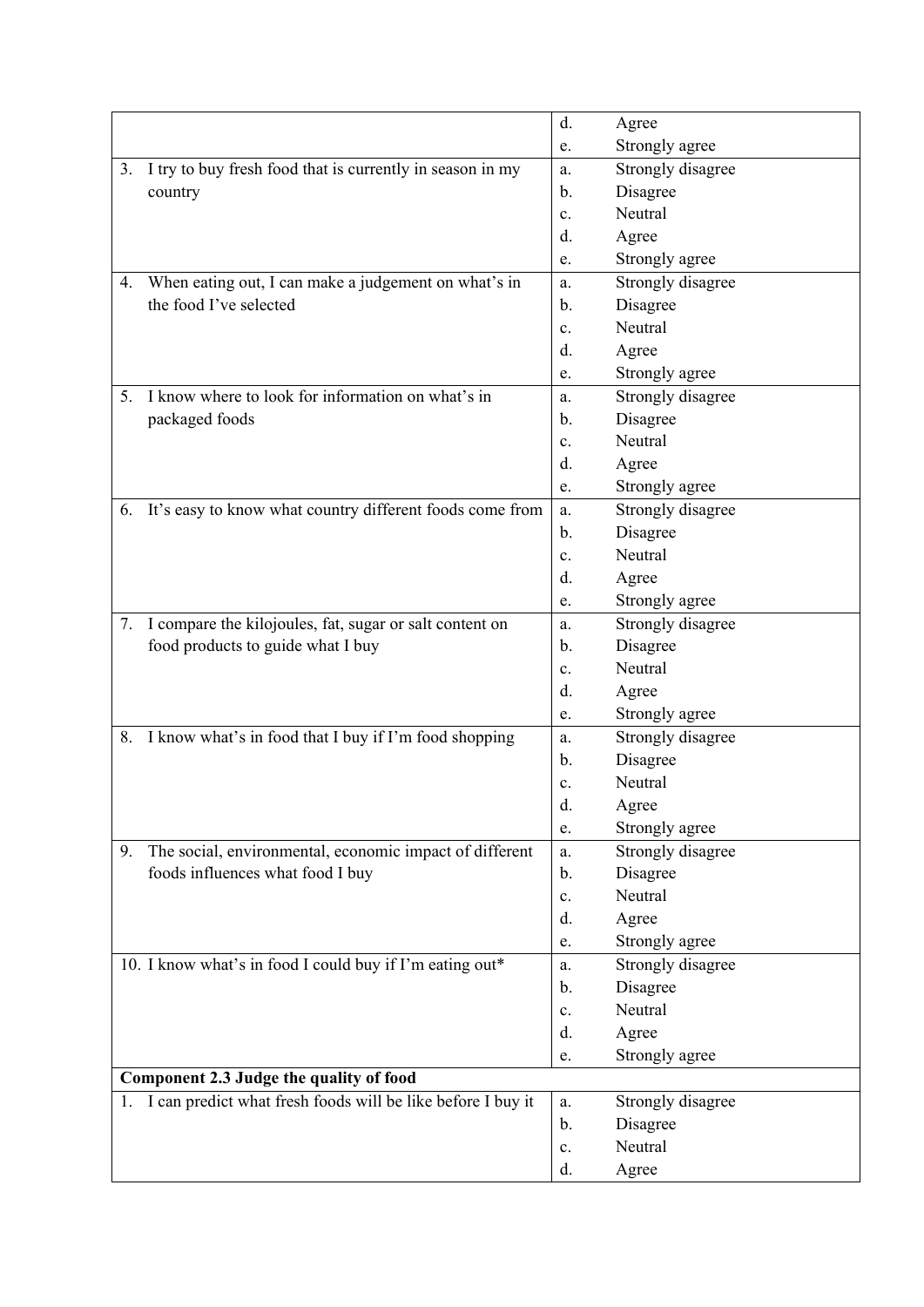|                                                                                                                                                                                                    | Strongly agree<br>e.                  |
|----------------------------------------------------------------------------------------------------------------------------------------------------------------------------------------------------|---------------------------------------|
| I can predict what processed or convenience foods will<br>2.                                                                                                                                       | Strongly disagree<br>a.               |
| be like before I buy it                                                                                                                                                                            | Disagree<br>b.                        |
|                                                                                                                                                                                                    | Neutral<br>c.                         |
|                                                                                                                                                                                                    | d.<br>Agree                           |
|                                                                                                                                                                                                    | Strongly agree<br>e.                  |
| I can predict what foods will be like before I buy it<br>3.                                                                                                                                        | Strongly disagree<br>a.               |
|                                                                                                                                                                                                    | Disagree<br>b.                        |
|                                                                                                                                                                                                    | Neutral<br>c.                         |
|                                                                                                                                                                                                    | Agree<br>d.                           |
|                                                                                                                                                                                                    | Strongly agree<br>e.                  |
| 4. I can predict what fresh food I've never come across                                                                                                                                            | Strongly disagree<br>a.               |
| before will be like before I buy it                                                                                                                                                                | Disagree<br>b.                        |
|                                                                                                                                                                                                    | Neutral<br>c.                         |
|                                                                                                                                                                                                    | Agree<br>d.                           |
|                                                                                                                                                                                                    | Strongly agree<br>e.                  |
| I can predict what processed or convenience food I've<br>5.                                                                                                                                        | Strongly disagree<br>a.               |
| never come across before will be like before I buy it                                                                                                                                              | Disagree<br>b.                        |
|                                                                                                                                                                                                    | Neutral<br>c.                         |
|                                                                                                                                                                                                    | d.<br>Agree                           |
|                                                                                                                                                                                                    | Strongly agree<br>e.                  |
| I can predict what foods I've never come across before<br>6.                                                                                                                                       | Strongly disagree<br>a.               |
| will be like before I buy it                                                                                                                                                                       | Disagree<br>b.                        |
|                                                                                                                                                                                                    | Neutral<br>c.                         |
|                                                                                                                                                                                                    | d.<br>Agree                           |
|                                                                                                                                                                                                    | Strongly agree<br>e.                  |
|                                                                                                                                                                                                    | f.<br>Not sure/I don't want to answer |
| 7. I read the expiry date information on food                                                                                                                                                      | Strongly disagree<br>a.               |
|                                                                                                                                                                                                    | Disagree<br>b.                        |
|                                                                                                                                                                                                    | Neutral<br>c.                         |
|                                                                                                                                                                                                    | d.<br>Agree                           |
|                                                                                                                                                                                                    | Strongly agree<br>e.                  |
| Domain 3: Prepare (33 items)                                                                                                                                                                       |                                       |
| Component 3.1 Make a good tasting meal form whatever is available. This includes being able to<br>prepare commonly available foods, efficiently use common pieces of kitchen equipment, and having |                                       |
| sufficient repertoire of skills to adapt recipes (written or unwritten) to experiment with food and                                                                                                |                                       |
| ingredients                                                                                                                                                                                        |                                       |
| 1. I am able to prepare and eat the food I prefer even if                                                                                                                                          | Strongly disagree<br>a.               |
| something unexpected happens in the short term                                                                                                                                                     | Disagree<br>b.                        |
|                                                                                                                                                                                                    | Neutral<br>c.                         |
|                                                                                                                                                                                                    | Agree<br>d.                           |
|                                                                                                                                                                                                    | Strongly agree<br>e.                  |
| The food I eat on a typical day needs to be easy to<br>2.                                                                                                                                          | Strongly disagree<br>a.               |
| prepare                                                                                                                                                                                            | Disagree<br>b.                        |
|                                                                                                                                                                                                    | Neutral<br>c.                         |
|                                                                                                                                                                                                    | Agree<br>d.                           |
|                                                                                                                                                                                                    | Strongly agree<br>e.                  |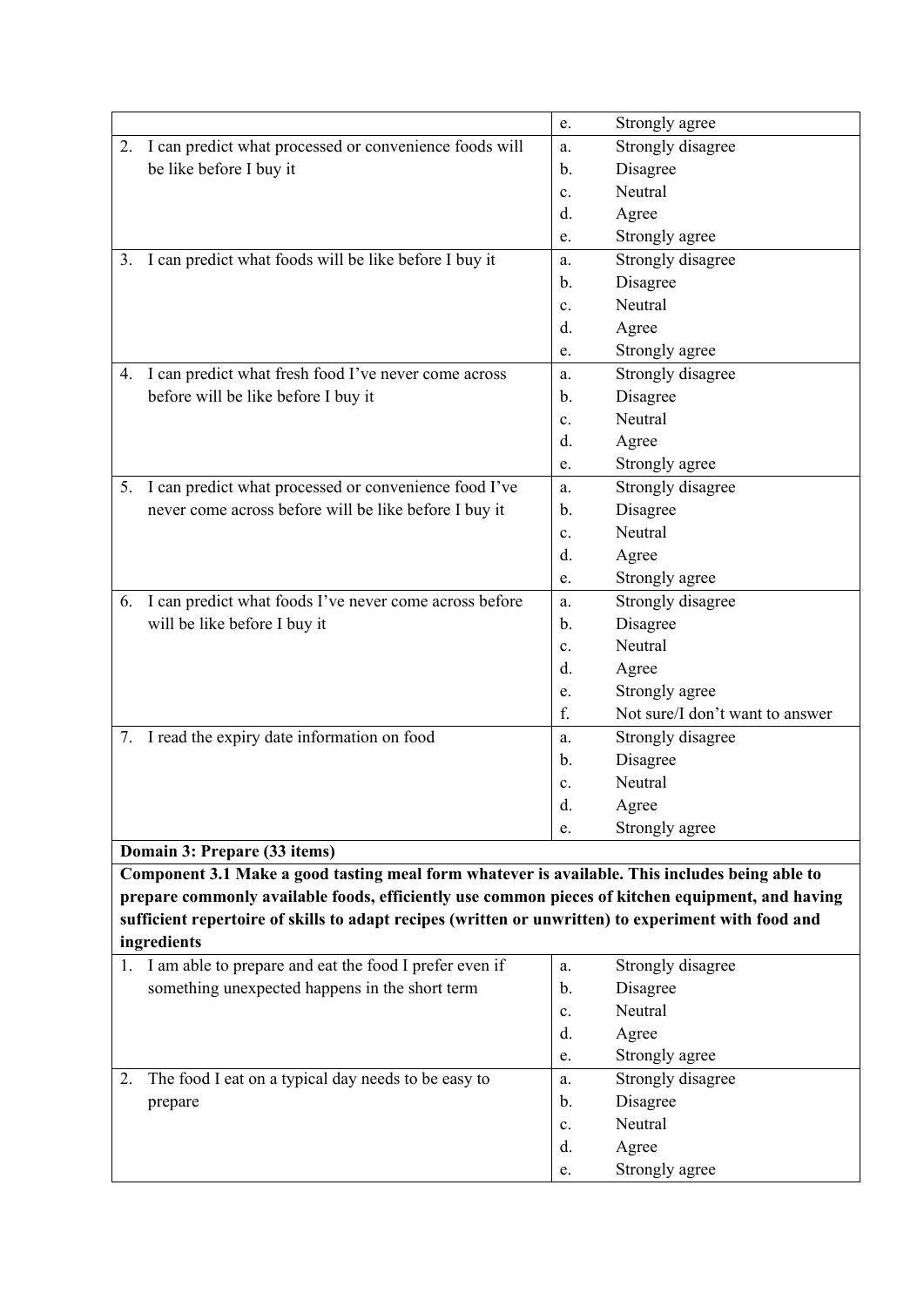| 3. I keep leftover food to eat at another time                 | a.                         | Strongly disagree |
|----------------------------------------------------------------|----------------------------|-------------------|
|                                                                | Disagree<br>b.             |                   |
|                                                                | Neutral<br>$\mathbf{c}$ .  |                   |
|                                                                | Agree<br>d.                |                   |
|                                                                | e.                         | Strongly agree    |
| 4. I have the skills to prepare and cook affordable foods that | a.                         | Strongly disagree |
| I prefer                                                       | Disagree<br>b.             |                   |
|                                                                | Neutral<br>$\mathbf{c}$ .  |                   |
|                                                                | d.<br>Agree                |                   |
|                                                                | e.                         | Strongly agree    |
| Knowing how to cook is of great value to me<br>5.              | a.                         | Strongly disagree |
|                                                                | Disagree<br>b.             |                   |
|                                                                | Neutral<br>$\mathbf{c}$ .  |                   |
|                                                                | d.<br>Agree                |                   |
|                                                                | e.                         | Strongly agree    |
| 6. I am able to cook from simple, staple ingredients           | a.                         | Strongly disagree |
|                                                                | Disagree<br>b.             |                   |
|                                                                | Neutral<br>c.              |                   |
|                                                                | d.<br>Agree                |                   |
|                                                                | e.                         | Strongly agree    |
| I can prepare a meal using fresh or minimally processed<br>7.  | a.                         | Strongly disagree |
| ingredients                                                    | Disagree<br>$\mathbf{b}$ . |                   |
|                                                                | Neutral<br>$\mathbf{c}$ .  |                   |
|                                                                | Agree<br>d.                |                   |
|                                                                | e.                         | Strongly agree    |
| When preparing food, I am confident about substituting<br>8.   | a.                         | Strongly disagree |
| alternative ingredients                                        | Disagree<br>b.             |                   |
|                                                                | Neutral<br>$\mathbf{c}$ .  |                   |
|                                                                | d.<br>Agree                |                   |
|                                                                | e.                         | Strongly agree    |
| 9. I do not like to cook or prepare food                       | a.                         | Strongly disagree |
|                                                                | Disagree<br>b.             |                   |
|                                                                | Neutral<br>$\mathbf{c}$ .  |                   |
|                                                                | d.<br>Agree                |                   |
|                                                                | e.                         | Strongly agree    |
| I am confident                                                 | a.                         | Strongly disagree |
| 10. Using a kitchen knife                                      | Disagree<br>b.             |                   |
| 11. Measuring out ingredients                                  | Neutral<br>$\mathbf{c}$ .  |                   |
| 12. Mixing and stirring foods                                  | d.<br>Agree                |                   |
| 13. Peeling fruits and vegetables                              | e.                         | Strongly agree    |
| 14. I am able to prepare the food I prefer even if my living   | a.                         | Strongly disagree |
| circumstances change                                           | Disagree<br>$\mathbf{b}$ . |                   |
|                                                                | Neutral<br>$\mathbf{c}$ .  |                   |
|                                                                | Agree<br>d.                |                   |
|                                                                | e.                         | Strongly agree    |
| 15. I know how to find information about preparing different   | a.                         | Strongly disagree |
| foods                                                          | Disagree<br>b.             |                   |
|                                                                |                            |                   |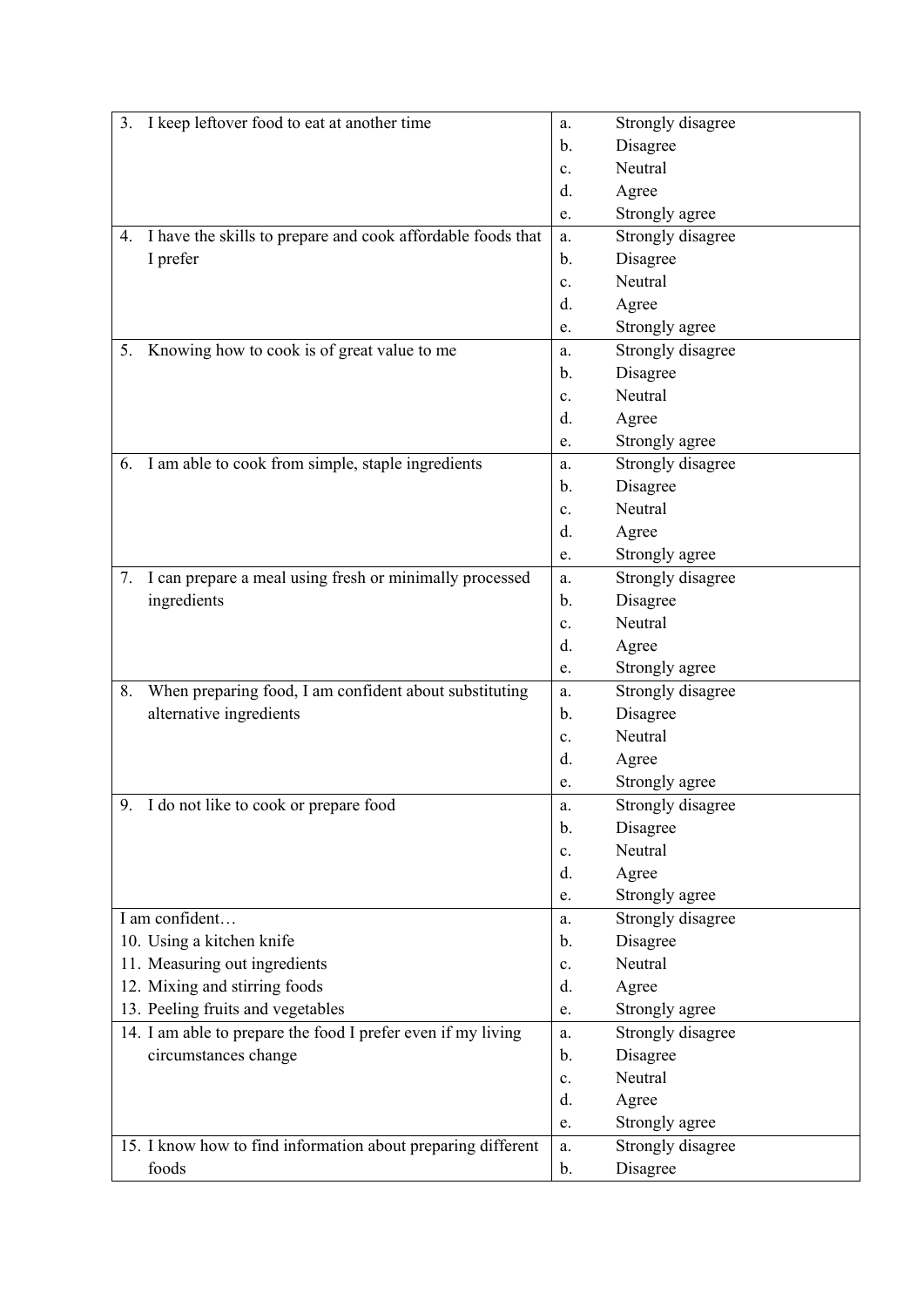|                                                               | Neutral<br>c.           |
|---------------------------------------------------------------|-------------------------|
|                                                               | d.<br>Agree             |
|                                                               | Strongly agree<br>e.    |
| 16. When preparing food, I know what to do when               | Strongly disagree<br>a. |
| something goes wrong                                          | Disagree<br>b.          |
|                                                               | Neutral<br>c.           |
|                                                               | d.<br>Agree             |
|                                                               | Strongly agree<br>e.    |
| 17. I am confident preparing food from the ingredients I have | Strongly disagree<br>a. |
| on hand                                                       | Disagree<br>b.          |
|                                                               | Neutral<br>c.           |
|                                                               | Agree<br>d.             |
|                                                               | Strongly agree<br>e.    |
| 18. When preparing food, I am confident about substituting    | Strongly disagree<br>a. |
| with cheaper alternatives                                     | Disagree<br>b.          |
|                                                               | Neutral<br>c.           |
|                                                               | Agree<br>d.             |
|                                                               | Strongly agree<br>e.    |
| 19. I have the skills to prepare and cook the foods I prefer  | Strongly disagree<br>a. |
|                                                               | Disagree<br>b.          |
|                                                               | Neutral<br>c.           |
|                                                               | Agree<br>d.             |
|                                                               | Strongly agree<br>e.    |
| 20. I am able to prepare food that I prefer without a recipe  | Strongly disagree<br>a. |
|                                                               | Disagree<br>b.          |
|                                                               | Neutral<br>c.           |
|                                                               | d.<br>Agree             |
|                                                               | Strongly agree<br>e.    |
| 3.2 Apply basic principles of safe food hygiene and handling  |                         |
| I wash or peel fruit and vegetables before eating them<br>1.  | Strongly disagree<br>a. |
|                                                               | b.<br>Disagree          |
|                                                               | Neutral<br>c.           |
|                                                               | Agree<br>d.             |
|                                                               | Strongly agree<br>e.    |
| After handling raw meat, poultry or fish, I wash my<br>2.     | Strongly disagree<br>a. |
| hands                                                         | Disagree<br>b.          |
|                                                               | Neutral<br>c.           |
|                                                               | Agree<br>d.             |
|                                                               | Strongly agree<br>e.    |
| Once I've thawed meat, I never refreeze it<br>3.              | Strongly disagree<br>a. |
|                                                               | Disagree<br>b.          |
|                                                               | Neutral<br>c.           |
|                                                               | d.<br>Agree             |
|                                                               | Strongly agree<br>e.    |
| I store raw meat separate from cooked meat<br>4.              | Strongly disagree<br>a. |
|                                                               | Disagree<br>b.          |
|                                                               | Neutral<br>c.           |
|                                                               |                         |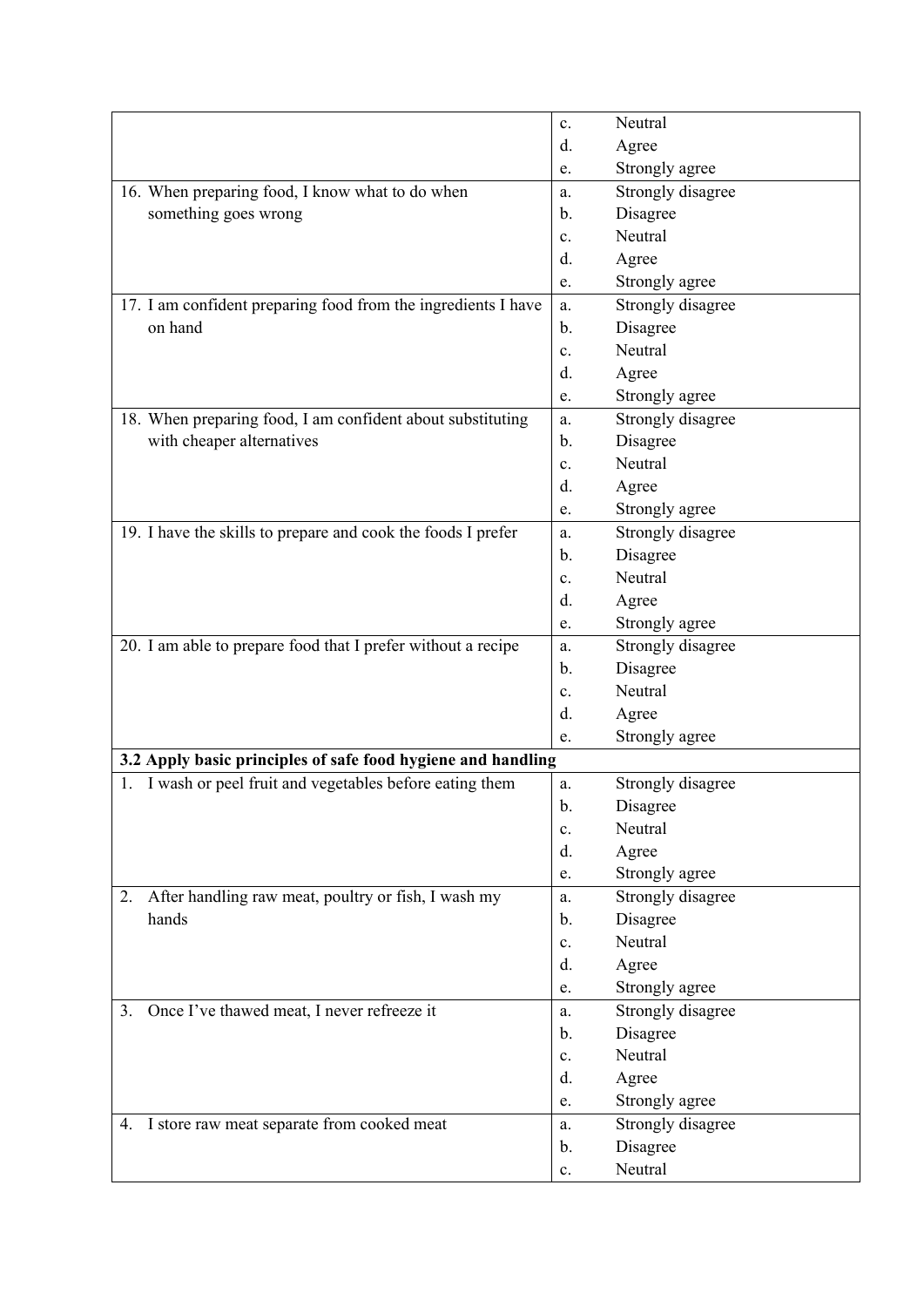|    |                                                            | d.             | Agree             |
|----|------------------------------------------------------------|----------------|-------------------|
|    |                                                            | e.             | Strongly agree    |
|    | 5. I use the same equipment for raw and cooked meat        | a.             | Strongly disagree |
|    |                                                            | b.             | Disagree          |
|    |                                                            | c.             | Neutral           |
|    |                                                            | d.             | Agree             |
|    |                                                            | e.             | Strongly agree    |
| 6. | I wipe down the kitchen surfaces before and after meals    | a.             | Strongly disagree |
|    | are prepared                                               | b.             | Disagree          |
|    |                                                            | c.             | Neutral           |
|    |                                                            | d.             | Agree             |
|    |                                                            | e.             | Strongly agree    |
|    | 7. I know how to store fruits and vegetables for best      | a.             | Strongly disagree |
|    | freshness and food safety                                  | $\mathbf{b}$ . | Disagree          |
|    |                                                            | c.             | Neutral           |
|    |                                                            | d.             | Agree             |
|    |                                                            | e.             | Strongly agree    |
| 8. | I always store meats and dairy at low temperatures         | a.             | Strongly disagree |
|    |                                                            | b.             | Disagree          |
|    |                                                            | c.             | Neutral           |
|    |                                                            | d.             | Agree             |
|    |                                                            | e.             | Strongly agree    |
| 9. | Before handling food, I wash my hands                      | a.             | Strongly disagree |
|    |                                                            | b.             | Disagree          |
|    |                                                            | $\mathbf{c}$ . | Neutral           |
|    |                                                            | d.             | Agree             |
|    |                                                            | e.             | Strongly agree    |
|    | 10. I use the storage information instructions on packaged | a.             | Strongly disagree |
|    | foods                                                      | b.             | Disagree          |
|    |                                                            | c.             | Neutral           |
|    |                                                            | d.             | Agree             |
|    |                                                            | e.             | Strongly agree    |
|    | 11. I understand the storage and expiry information on     | a.             | Strongly disagree |
|    | packaged food                                              | b.             | Disagree          |
|    |                                                            | c.             | Neutral           |
|    |                                                            | d.             | Agree             |
|    |                                                            | e.             | Strongly agree    |
|    | 12. I use the storage and expiry date information on food  | a.             | Strongly disagree |
|    | when deciding whether to eat it                            | b.             | Disagree          |
|    |                                                            | $\mathbf{c}$ . | Neutral           |
|    |                                                            | d.             | Agree             |
|    |                                                            | e.             | Strongly agree    |
|    | 13. I measure the temperature of meat to see whether it is | a.             | Strongly disagree |
|    | cooked enough                                              | b.             | Disagree          |
|    |                                                            | c.             | Neutral           |
|    |                                                            | d.             | Agree             |
|    |                                                            | e.             | Strongly agree    |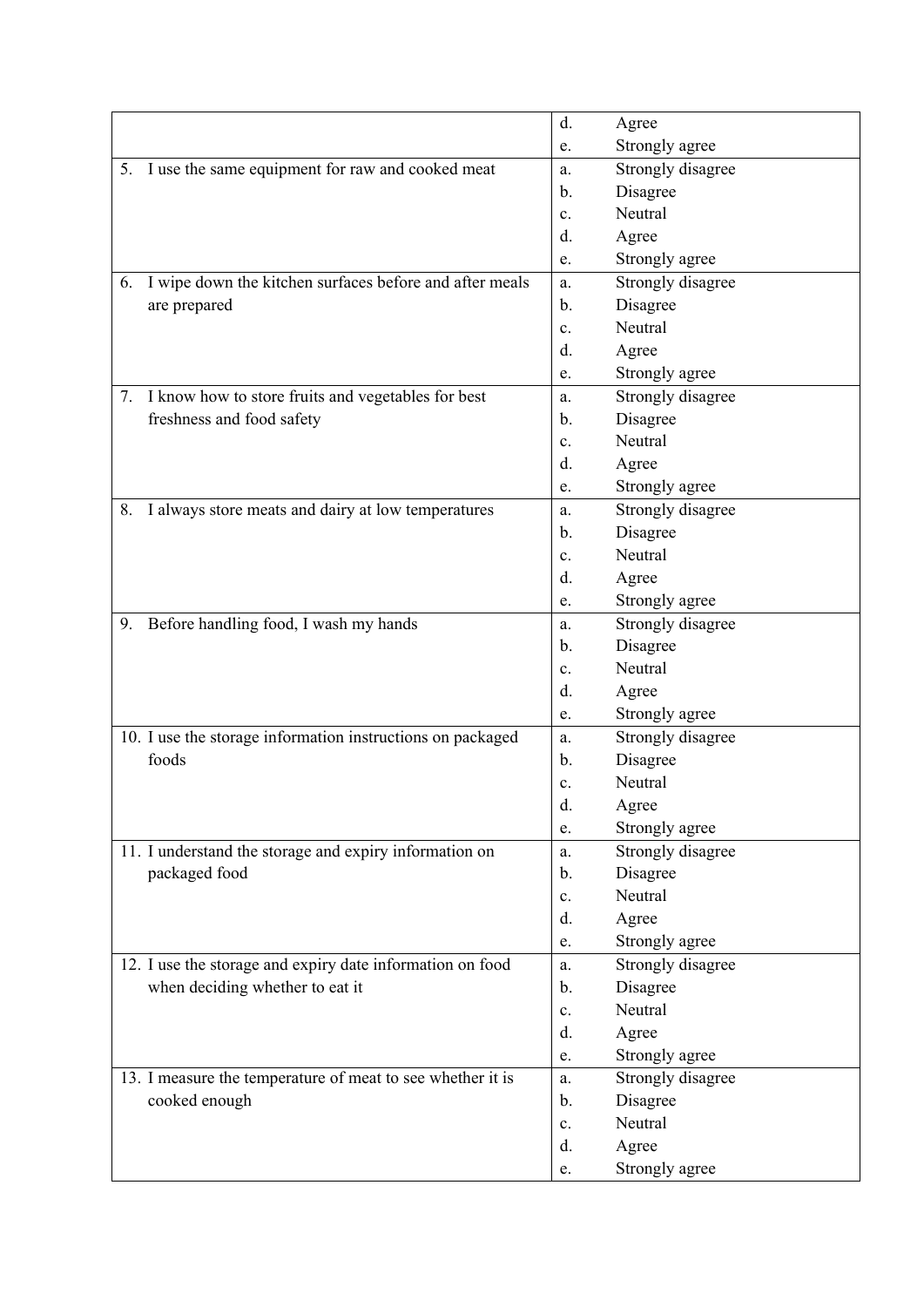|    | Domain 4: Eat (33 items)                                                                     |                |                   |  |  |
|----|----------------------------------------------------------------------------------------------|----------------|-------------------|--|--|
|    | Component 4.1 Understanding food has an impact on personal wellbeing                         |                |                   |  |  |
| 1. | The type of food I eat influences my health<br>Strongly disagree<br>a.                       |                |                   |  |  |
|    |                                                                                              | b.             | Disagree          |  |  |
|    |                                                                                              | $\mathbf{c}$ . | Neutral           |  |  |
|    |                                                                                              | d.             | Agree             |  |  |
|    |                                                                                              | e.             | Strongly agree    |  |  |
| 2. | The type of food I eat influences my wellbeing                                               | a.             | Strongly disagree |  |  |
|    |                                                                                              | $\mathbf{b}$ . | Disagree          |  |  |
|    |                                                                                              | $\mathbf{c}$ . | Neutral           |  |  |
|    |                                                                                              | d.             | Agree             |  |  |
|    |                                                                                              | e.             | Strongly agree    |  |  |
|    | 3. I know what foods to eat to keep me healthy                                               | a.             | Strongly disagree |  |  |
|    |                                                                                              | $\mathbf{b}$ . | Disagree          |  |  |
|    |                                                                                              | $\mathbf{c}$ . | Neutral           |  |  |
|    |                                                                                              | $d$ .          | Agree             |  |  |
|    |                                                                                              | e.             | Strongly agree    |  |  |
| 4. | The type of food I eat influences whether I will                                             | a.             | Strongly disagree |  |  |
|    | experience particular illnesses                                                              | $\mathbf{b}$ . | Disagree          |  |  |
|    |                                                                                              | $\mathbf{c}$ . | Neutral           |  |  |
|    |                                                                                              | d.             | Agree             |  |  |
|    |                                                                                              | e.             | Strongly agree    |  |  |
| 5. | I understand what foods to eat to prevent diet related                                       | a.             | Strongly disagree |  |  |
|    | chronic disease (such as heart disease)                                                      | $\mathbf{b}$ . | Disagree          |  |  |
|    |                                                                                              | $\mathbf{c}$ . | Neutral           |  |  |
|    |                                                                                              | d.             | Agree             |  |  |
|    |                                                                                              | e.             | Strongly agree    |  |  |
| 6. | I am able to find reliable information on foods for the                                      | a.             | Strongly disagree |  |  |
|    | prevention or management of a disease or condition                                           | $\mathbf{b}$ . | Disagree          |  |  |
|    |                                                                                              | c.             | Neutral           |  |  |
|    |                                                                                              | d.             | Agree             |  |  |
|    |                                                                                              | e.             | Strongly agree    |  |  |
| 7. | I am able to use food/nutritional based dietary guidelines                                   | a.             | Strongly disagree |  |  |
|    | to improve my health                                                                         | b.             | Disagree          |  |  |
|    |                                                                                              | c.             | Neutral           |  |  |
|    |                                                                                              | d.             | Agree             |  |  |
|    |                                                                                              | e.             | Strongly agree    |  |  |
|    | Component 4.2 Demonstrate self-awareness of the need to personally balance food intake. This |                |                   |  |  |
|    | influences knowing foods to include for good health, foods to restrict for good health and   |                |                   |  |  |
|    | appropriate portion size and frequency                                                       |                |                   |  |  |
|    | 1. It is easy to understand food and nutritional messages                                    | a.             | Strongly disagree |  |  |
|    | from government                                                                              | $\mathbf{b}$ . | Disagree          |  |  |
|    |                                                                                              | $\mathbf{c}$ . | Neutral           |  |  |
|    |                                                                                              | d.             | Agree             |  |  |
|    |                                                                                              | e.             | Strongly agree    |  |  |
| 2. | The nutritional content of food products is important to                                     | a.             | Strongly disagree |  |  |
|    | me when deciding what foods to buy                                                           | b.             | Disagree          |  |  |
|    |                                                                                              |                |                   |  |  |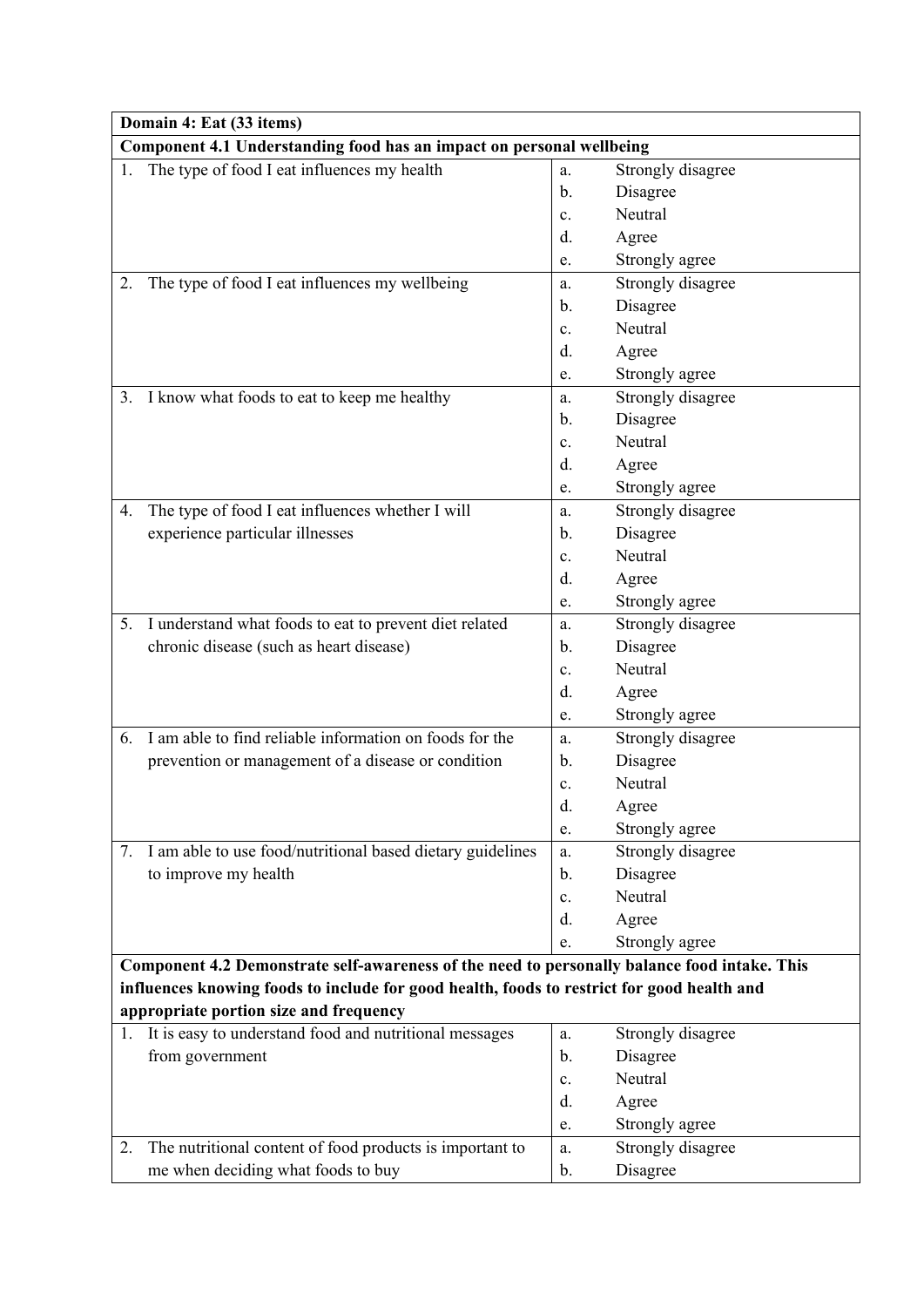|                                                                | Neutral<br>c.                                     |
|----------------------------------------------------------------|---------------------------------------------------|
|                                                                | Agree<br>d.                                       |
|                                                                | Strongly agree<br>e.                              |
| 3. I make a conscious effort to try and eat healthily          | Strongly disagree<br>a.                           |
|                                                                | Disagree<br>b.                                    |
|                                                                | Neutral<br>c.                                     |
|                                                                | Agree<br>d.                                       |
|                                                                | Strongly agree<br>e.                              |
| When deciding what to eat, I think about healthy choices<br>4. | Strongly disagree<br>a.                           |
|                                                                | Disagree<br>$\mathbf{b}$ .                        |
|                                                                | Neutral<br>$\mathbf{c}$ .                         |
|                                                                | Agree<br>d.                                       |
|                                                                | Strongly agree<br>e.                              |
| I use the nutritional label on food products to guide my<br>5. | Strongly disagree<br>a.                           |
| purchases                                                      | Disagree<br>b.                                    |
|                                                                | Neutral<br>$\mathbf{c}$ .                         |
|                                                                | Agree<br>d.                                       |
|                                                                | Strongly agree<br>e.                              |
| To maximise your health, should you enjoy or limit the         | Enjoy<br>a.                                       |
| following foods;                                               | Limit<br>b.                                       |
| Vegetables<br>6.                                               | Not sure/I don't want to answer<br>$\mathbf{c}$ . |
| Fruits<br>7.                                                   |                                                   |
| Sugary foods and drinks<br>8.                                  |                                                   |
| Wholegrains<br>9.                                              |                                                   |
| 10. Processed meats                                            |                                                   |
| 11. Water                                                      |                                                   |
| 12. Milk, yoghurt, cheese                                      |                                                   |
| 13. Foods with saturated fats                                  |                                                   |
| 14. Foods with added salt                                      |                                                   |
| 15. At certain times of the day, I get hungry because I am     | Strongly disagree<br>a.                           |
| used to eating then                                            | b.<br>Disagree                                    |
|                                                                | Neutral<br>c.                                     |
|                                                                | d.<br>Agree                                       |
|                                                                | Strongly agree<br>e.                              |
| 16. Sometimes when I start eating, I just can't seem to stop   | Strongly disagree<br>a.                           |
|                                                                | Disagree<br>$\mathbf{b}$ .                        |
|                                                                | Neutral<br>c.                                     |
|                                                                | Agree<br>d.                                       |
|                                                                | Strongly agree<br>e.                              |
| 17. When I am with someone who is overeating, I normally       | Strongly disagree<br>a.                           |
| overeat too                                                    | Disagree<br>b.                                    |
|                                                                | Neutral<br>c.                                     |
|                                                                | Agree<br>d.                                       |
|                                                                | Strongly agree<br>e.                              |
| Component 4.3 Join in and eat in a social way                  |                                                   |
| 1. I am comfortable eating with other people                   | Strongly disagree<br>a.                           |
|                                                                | Disagree<br>b.                                    |
|                                                                |                                                   |